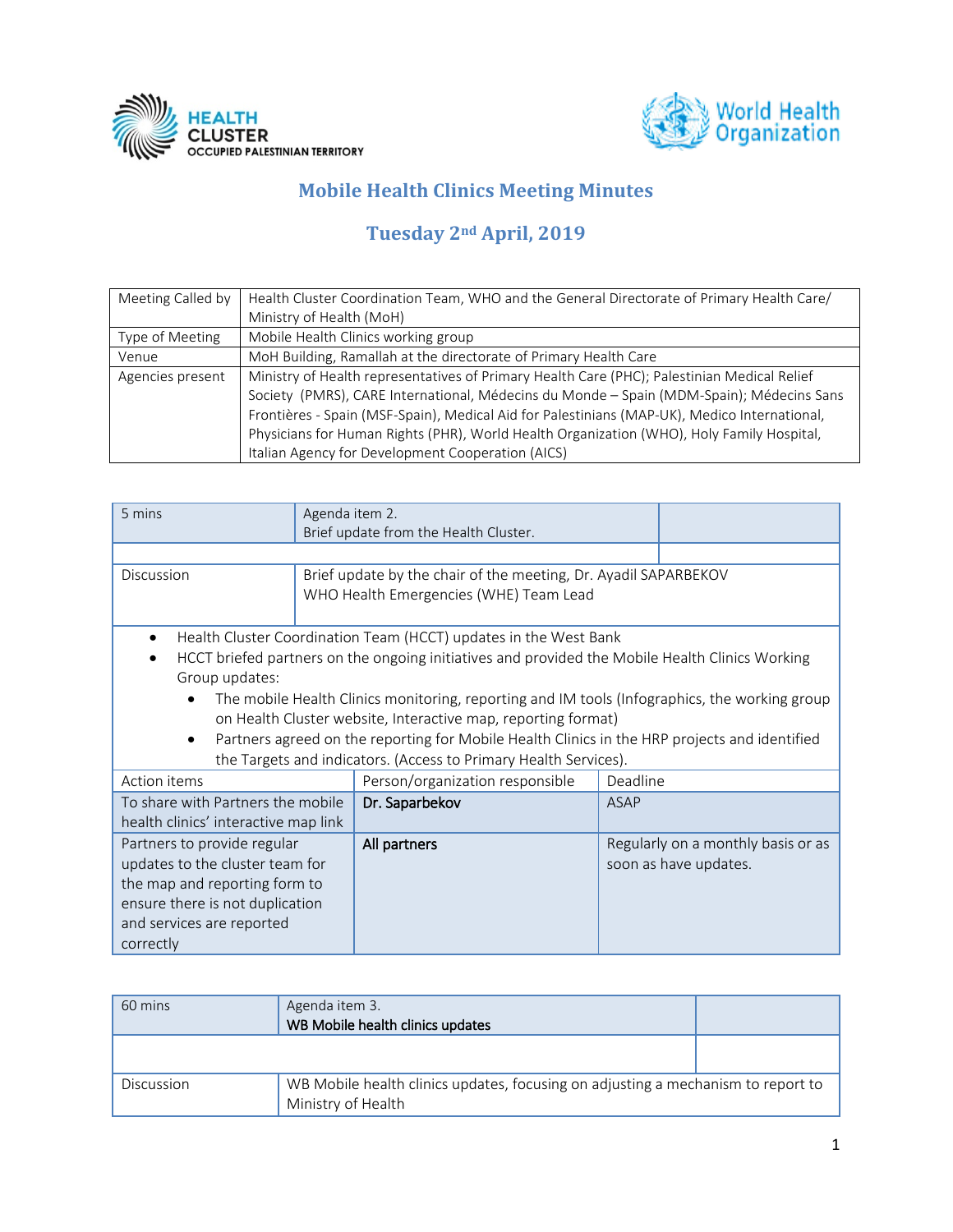- MoH: PHC Head, Dr Nancy stressed the need that the Health Cluster partners providing mobile health care services in West Bank need to have better coordination and distribution of their health services within the communities.
	- o Many partners provide health services in its communities in addition to the MoH. MoH highlighted the need for better communication, rationalization of health services between Partners.
	- o Mobile Medical Teams' Partners should communicate with MoH-PHC Heads in order to jointly define the people in need and vulnerable communities to provide their health services there.
	- o MoH PHC and Partners mobile medical teams should have different health services and programs if they are providing health services in the same community, or same health services but in different days.
- WHO: WHO plans to partner with CARE to provide mobile health care services in 19 communities in Hebron, Bethlehem and Tubas pending funding. WHO and UNFPA are planning to integrate MHPSS and GBV services in the Mobile Health Clinics: WHO and UNFPA will provide trainings on integration of MHPSS support and on Gender-based violence.
- UNFPA (update provided by the HCCT) is also planning to support PMRS mobile clinics in 18 communities in Hebron and Jenin pending funding.
- MoH asked all Mobile Medical Teams' Partners that they should make sure that all doctors are licensed and approved by MoH.

| Action items                                                                 | Person/organization responsible | Deadline |
|------------------------------------------------------------------------------|---------------------------------|----------|
| MoH to share with Health Cluster<br>and Partners the doctors license<br>torm | MoH PHC Head Dr Nancy           | ASAP     |

| 20 mins.                                                                                                                                                                                   | Agenda item 4.              | Health Cluster Partners. |
|--------------------------------------------------------------------------------------------------------------------------------------------------------------------------------------------|-----------------------------|--------------------------|
|                                                                                                                                                                                            | Partners updates            |                          |
|                                                                                                                                                                                            |                             |                          |
| Discussion                                                                                                                                                                                 | Brief updates from partners |                          |
| Updates from all partners on their current activities in the Health sector and the need for more funds in<br>order to continue or to reactivate their primary health service in west Bank. |                             |                          |
| Partners continue providing their primary health services. Additionally, partners such as MSF continue to<br>provide MHPSS services in West Bank.                                          |                             |                          |

| DIOVIDE IVILIF 33 SEI VICES III VVEST DAIIN. |                                 |          |  |
|----------------------------------------------|---------------------------------|----------|--|
| Action items                                 | Person/organization responsible | Deadline |  |
| MAP - UK to update the Health                | Hanna'a Qaysse                  |          |  |
| Cluster on their primary health              |                                 |          |  |
| services & women health services             |                                 |          |  |
| in WB                                        |                                 |          |  |

| 20 mins.            | Agenda item 5.<br>AOB and dates of the next meeting                                                                                                                 | Health Cluster Partners. |
|---------------------|---------------------------------------------------------------------------------------------------------------------------------------------------------------------|--------------------------|
|                     |                                                                                                                                                                     |                          |
| Discussion          | Partners Questions & Answers and remarks by partners present at the WG<br>Meeting                                                                                   |                          |
| have more meetings. | • Health Cluster website (and how Partners can contribute)<br>"Mobile Clinics working group" meeting frequency every 2 months, unless there will be urgent needs to |                          |